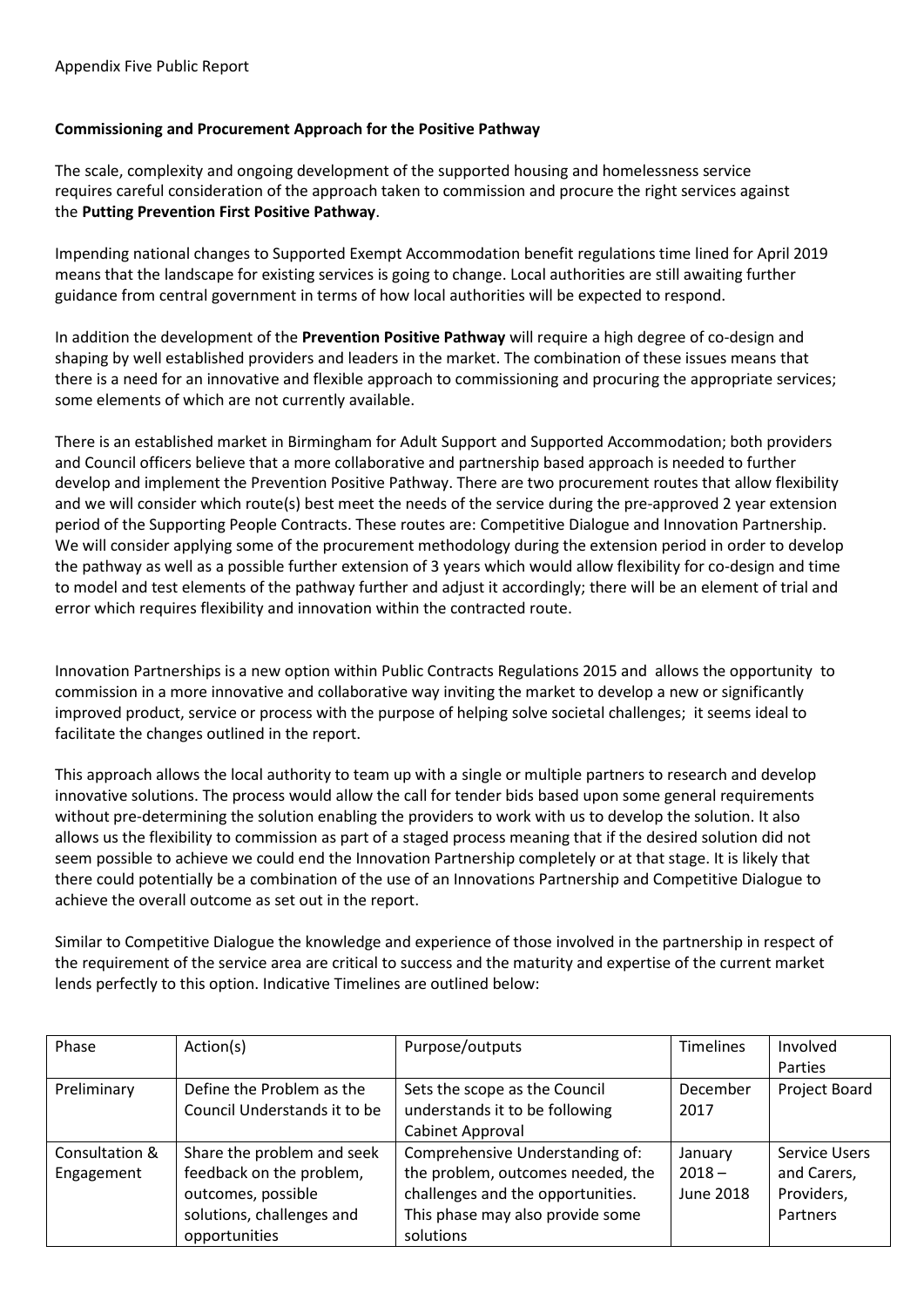| Analysis and<br>Commissioning  | 1) Analyse the results of the<br>engagement and<br>incorporate the findings<br>Decide on the<br>2)<br>Procurement Route(s)                                      | An informed decision on how best to<br>procure the solution including the<br>value and length of potential<br>contracts. It is anticipated that this<br>will be either a Competitive Dialogue<br>or Innovation Partnership. | <b>July 2018</b>                | Project Board                     |
|--------------------------------|-----------------------------------------------------------------------------------------------------------------------------------------------------------------|-----------------------------------------------------------------------------------------------------------------------------------------------------------------------------------------------------------------------------|---------------------------------|-----------------------------------|
| Commissioning<br>& Procurement | 1) Issue the Contract<br>Notice(s) Re-state the<br>Problem and/or Specify<br>the Minimum<br>Requirements and or<br>Invite to Tender<br>2) Award the Contract(s) | Sets the scope of this phase and<br>engages with the market to deliver<br>and potentially develop solutions (or<br>part of)                                                                                                 | August<br>$2018 - July$<br>2019 | Project Board<br>&<br>Procurement |
| Contract<br>Management         | 1) Manage the Contract(s)                                                                                                                                       | Ensure effective delivery and<br>monitor against outcomes                                                                                                                                                                   | August<br>2019<br>ongoing       | Service                           |